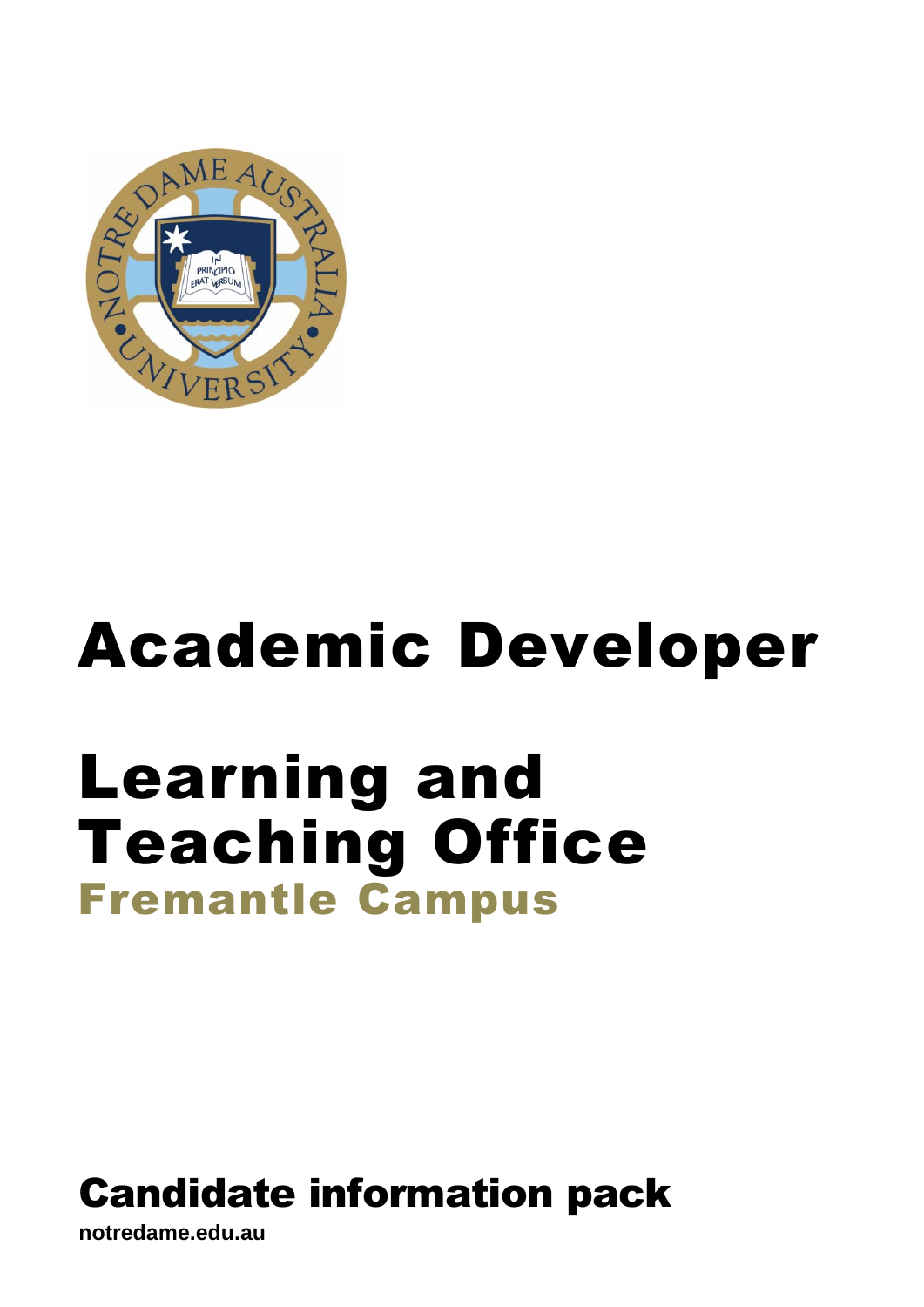## ABOUT THE UNIVERSITY OF NOTRE DAME AUSTRALIA

*The Objects of the University are:*

- *a) the provision of university education, within a context of Catholic faith and values; and*
- *b) the provision of an excellent standard of –*
	- *i) teaching, scholarship and research;*
	- *ii) training for the professions; and*
	- *iii) pastoral care for its students.*

The University of Notre Dame Australia is a private Catholic university with over 700 staff providing an exceptional educational experience to over 12,000 students across our Broome, Fremantle and Sydney campuses.

Degrees and courses are offered in: Arts & Sciences, Business, Education, Health Sciences, Law, Medicine, Nursing, Physiotherapy and Philosophy and Theology.

The University has sought to create an environment where staff and students feel part of a community, welcoming people from all backgrounds regardless of their faith. As a Catholic University, Notre Dame is committed to the pastoral care of staff and students.

The University seeks to recruit outstanding people who understand and respect our Objects, and have the skill, experience, qualifications, drive and persistence to pursue them. We expect our staff to be committed to excellence, to be creative, resourceful, selfinitiating, and caring of each other and their students.

The University has a focus on educating the whole person and in forming our students intellectually within the context of the integration of faith and reason.

We achieve this through providing a liberal arts education in the Catholic intellectual tradition. As a young and innovative university, we are dedicated to providing a personal service to our students and adopting a caring approach to learning. Providing high quality university teaching, and professional work experience opportunities are critical to preparing our students for life and great career.

Integral to our success is our staff. We greatly value their loyalty to the University, our students and their commitment to striving for excellent results.

We look forward to welcoming you to our unique Notre Dame community.

For more information about Notre Dame, working for a Catholic university and our Staff Benefits visit [notredame.edu.au/about/employment](https://www.notredame.edu.au/about/employment)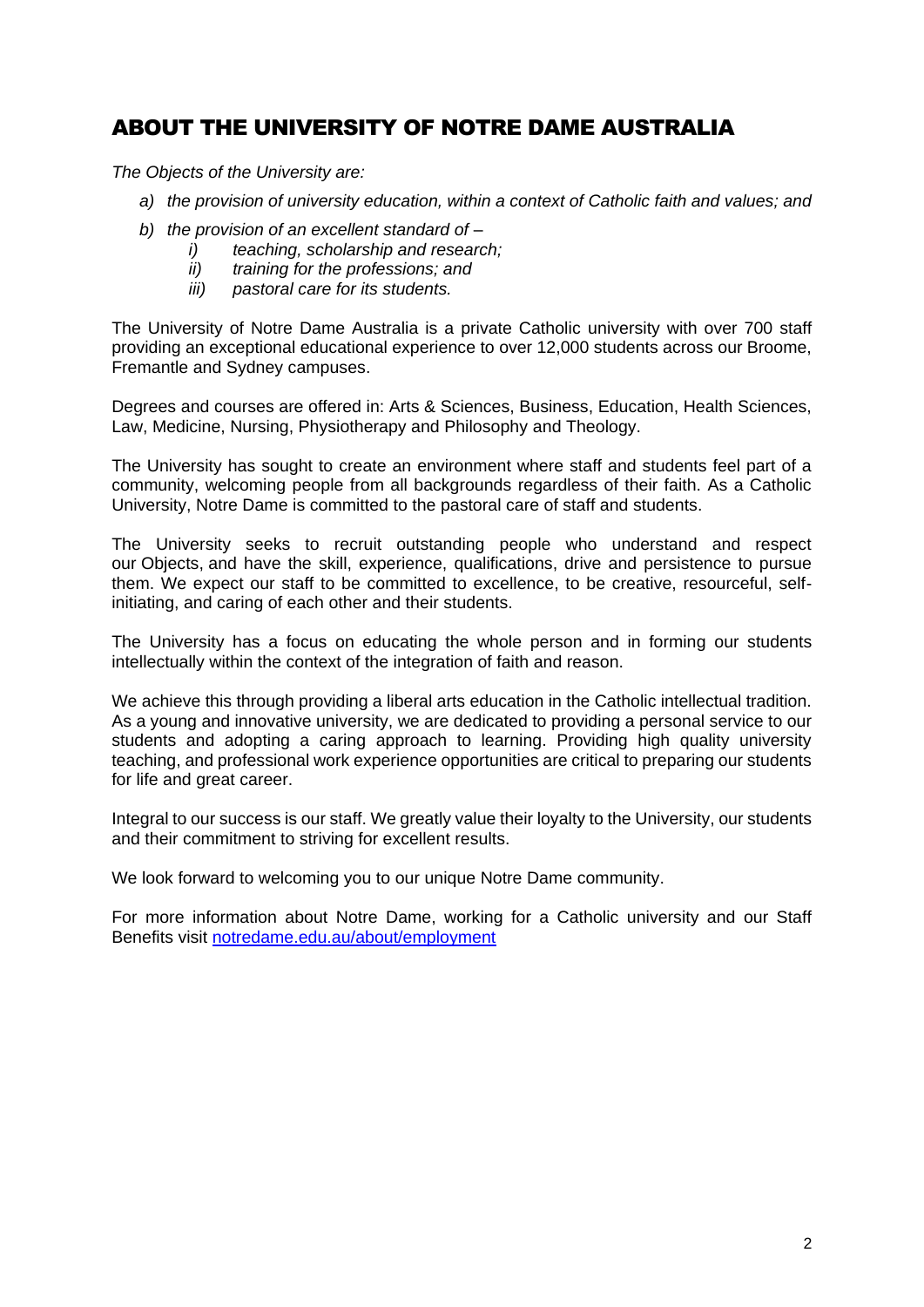## POSITION DETAILS

| Position title  | Academic Developer and Senior Lecturer                                                                               |
|-----------------|----------------------------------------------------------------------------------------------------------------------|
| School/Office   | Learning and Teaching Office                                                                                         |
| Location        | <b>Fremantle Campus</b>                                                                                              |
| Employment type | Full-time, Continuing                                                                                                |
| Remuneration    | \$132,234 pa (Level C1), inclusive of \$116,668 base salary pa,<br>12% superannuation and 17.5% annual leave loading |
| Closing date    | Monday 3 February 2020                                                                                               |

#### **About the role**

This is a national position located on the Fremantle campus and reports to the Manager, Learning & Teaching Office (LTO).

The position plays a key leadership role in enriching learning and teaching practices across the University. It also contributes to the University's postgraduate qualification in learning and teaching for higher education and to the scholarship of learning and teaching.

#### **Enquiries about the role**

For further information about this position, please contact: Associate Professor Kathie Ardzejewska, Manager, Learning and Teaching on 02 8204 4151 [kathie.ardzejewska@nd.edu.au](mailto:kathie.ardzejewska@nd.edu.au)

#### **How to apply**

Submit your application to **[jobs@nd.edu.au](mailto:jobs@nd.edu.au)**

*Applicants are expected to address all selection criteria in their application and have current and valid work rights in Australia.* 

For further information on how to prepare your application visit [notredame.edu.au/about/employment/how-to-apply](https://www.notredame.edu.au/about/employment/how-to-apply)

#### **Aboriginal and Torres Strait Islander people are encouraged to apply.**

*The University of Notre Dame Australia seeks to increase the diversity of our workforce to better meet the different needs of the University and its stakeholders and to improve equal opportunity outcomes for our staff.*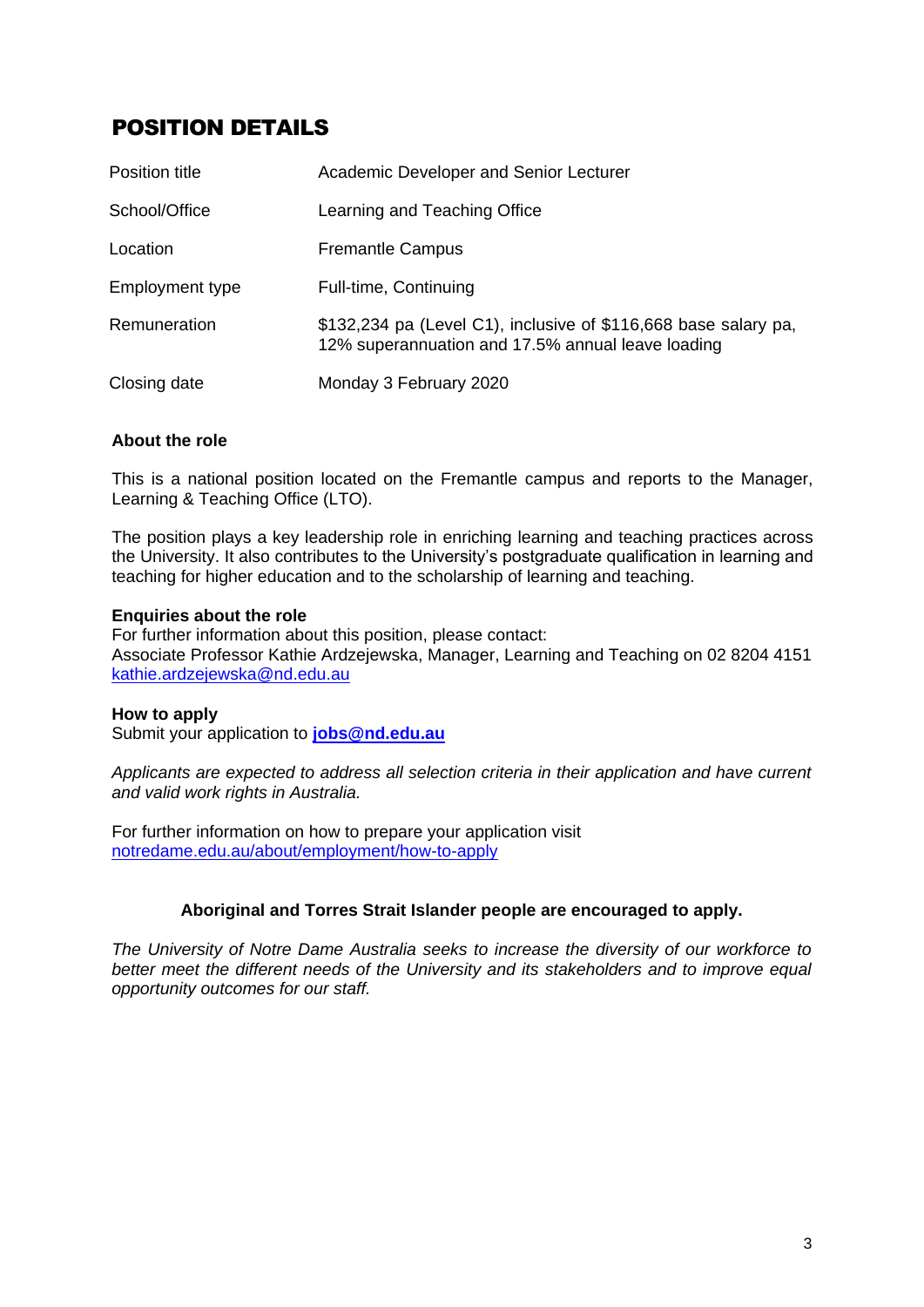### DUTY STATEMENT

The responsibilities in this Duty Statement are in addition to the requirements set out in The University of Notre Dame Australia Academic Staff Conditions of Employment, and may be amended from time to time by the Vice Chancellor or the University.

This position reports to the Manager, Learning and Teaching Office.

#### **The duties of the position include, but are not limited to**:

- 1. designing, delivering and evaluating informal and formal Continuing Professional Learning (CPL) resources and activities so that academic staff can enhance their learning and teaching;
- 2. developing and fostering a service-orientated approach including liaising with Schools, Areas and individual academic staff to provide advice and support;
- 3. designing and delivering (coordinating where required) programs in the postgraduate qualification in learning and teaching for higher education;
- 4. actively contributing to the leadership and strategic direction of the LTO;
- 5. building the capacity of staff to be competitive at a University and national level in learning and teaching awards and grants;
- 6. managing all aspects of the processes for the University's learning and teaching submissions for internal and external awards and grants (where required);
- 7. carrying out activities to support, develop and disseminate scholarship and research relevant to higher education and the strategic direction of the LTO including managing the relevant aspects of the annual LTO Educator Scholar Conference; and
- 8. other duties as directed by the Manager, LTO.